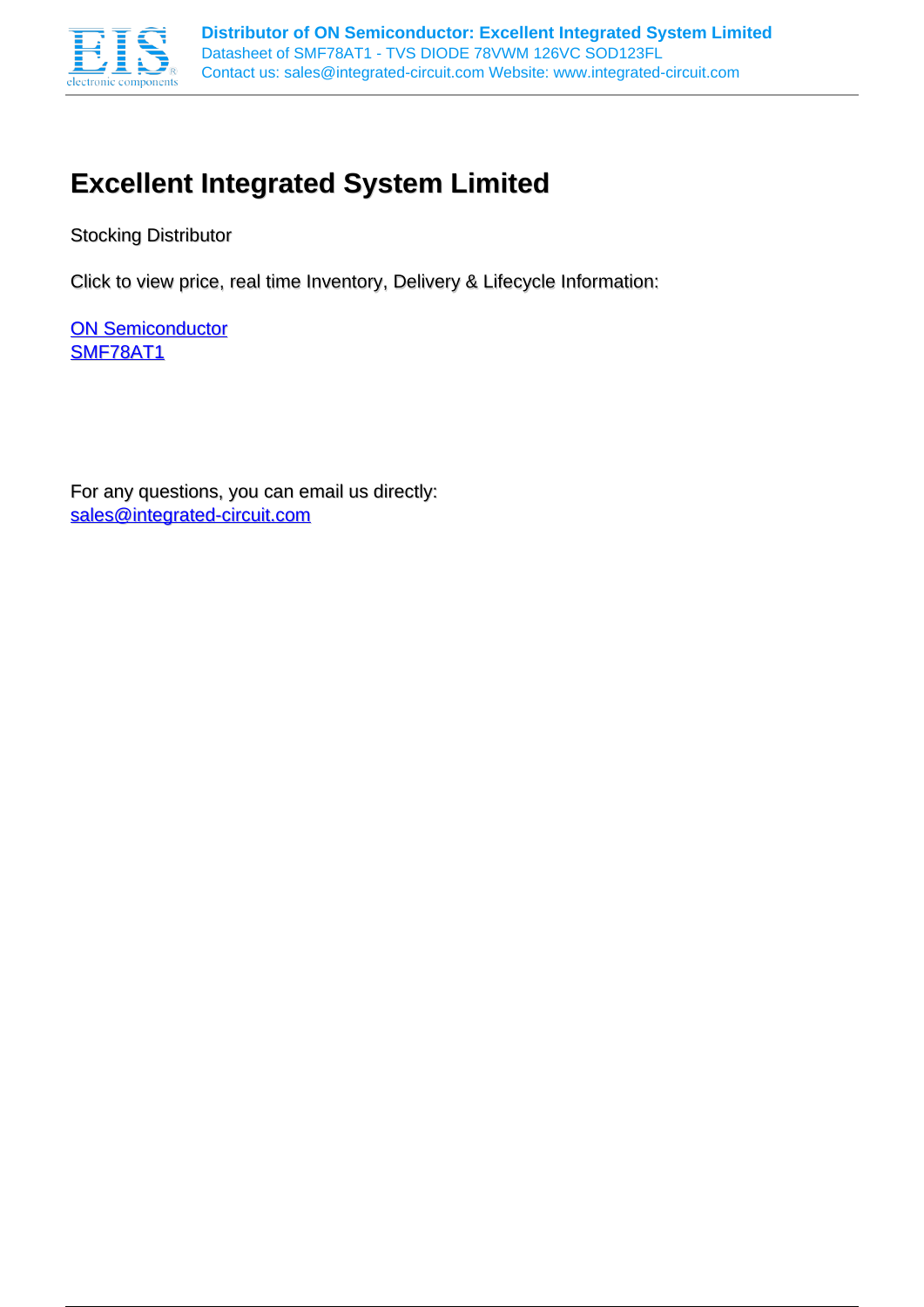

**Distributor of ON Semiconductor: Excellent Integrated System Limited** Datasheet of SMF78AT1 - TVS DIODE 78VWM 126VC SOD123FL Contact us: sales@integrated-circuit.com Website: www.integrated-circuit.com

# SMF5.0AT1 Series

# Zener Transient Voltage Suppressor SOD−123 Flat Lead Package

The SMF5.0A Series is designed to protect voltage sensitive components from high voltage, high energy transients. Excellent clamping capability, high surge capability, low zener impedance and fast response time. Because of its small size, it is ideal for use in cellular phones, portable devices, business machines, power supplies and many other industrial/consumer applications.

#### **Specification Features:**

- Stand−off Voltage: 5 − 170 Volts
- Peak Power − 200 Watts @ 1 ms (SMF5.0A − SMF58A) − 175 Watts @ 1 ms (SMF60A – SMF170A)
- Maximum Clamp Voltage @ Peak Pulse Current
- Low Leakage
- Response Time is Typically  $< 1$  ns
- ESD Rating of Class  $3$  ( $> 16$  kV) per Human Body Model IEC61000−4−2 Level 4 ESD Protection IEC61000−4−4 40 A ESD Protection
- Low Profile − Maximum Height of 1.0 mm
- Small Footprint − Footprint Area of 8.45 mm2
- Supplied in 8 mm Tape and Reel − 3,000 Units per Reel
- Cathode Indicated by Polarity Band

#### **Mechanical Characteristics:**

**CASE:** Void-free, transfer-molded, thermosetting plastic Epoxy Meets UL94, VO **LEAD FINISH:** 100% Matte Sn (Tin) **MOUNTING POSITION:** Any **QUALIFIED MAX REFLOW TEMPERATURE:** 260°C Device Meets MSL 1 Requirements



## **ON Semiconductor®**

**http://onsemi.com**

**PLASTIC SURFACE MOUNT ZENER OVERVOLTAGE TRANSIENT SUPPRESSOR 5 − 170 VOLTS 200 WATT PEAK POWER**





**SOD−123FL CASE 498 PLASTIC**

## **MARKING DIAGRAM**



XX = Specific Device Code D = Date Code

## **ORDERING INFORMATION**

| <b>Device</b> | Package   | <b>Shipping</b>   |  |  |
|---------------|-----------|-------------------|--|--|
| SMFxxxAT1     | SOD-123FL | 3,000/Tape & Reel |  |  |

# **LEAD ORIENTATION IN TAPE:**

Cathode Lead to Sprocket Holes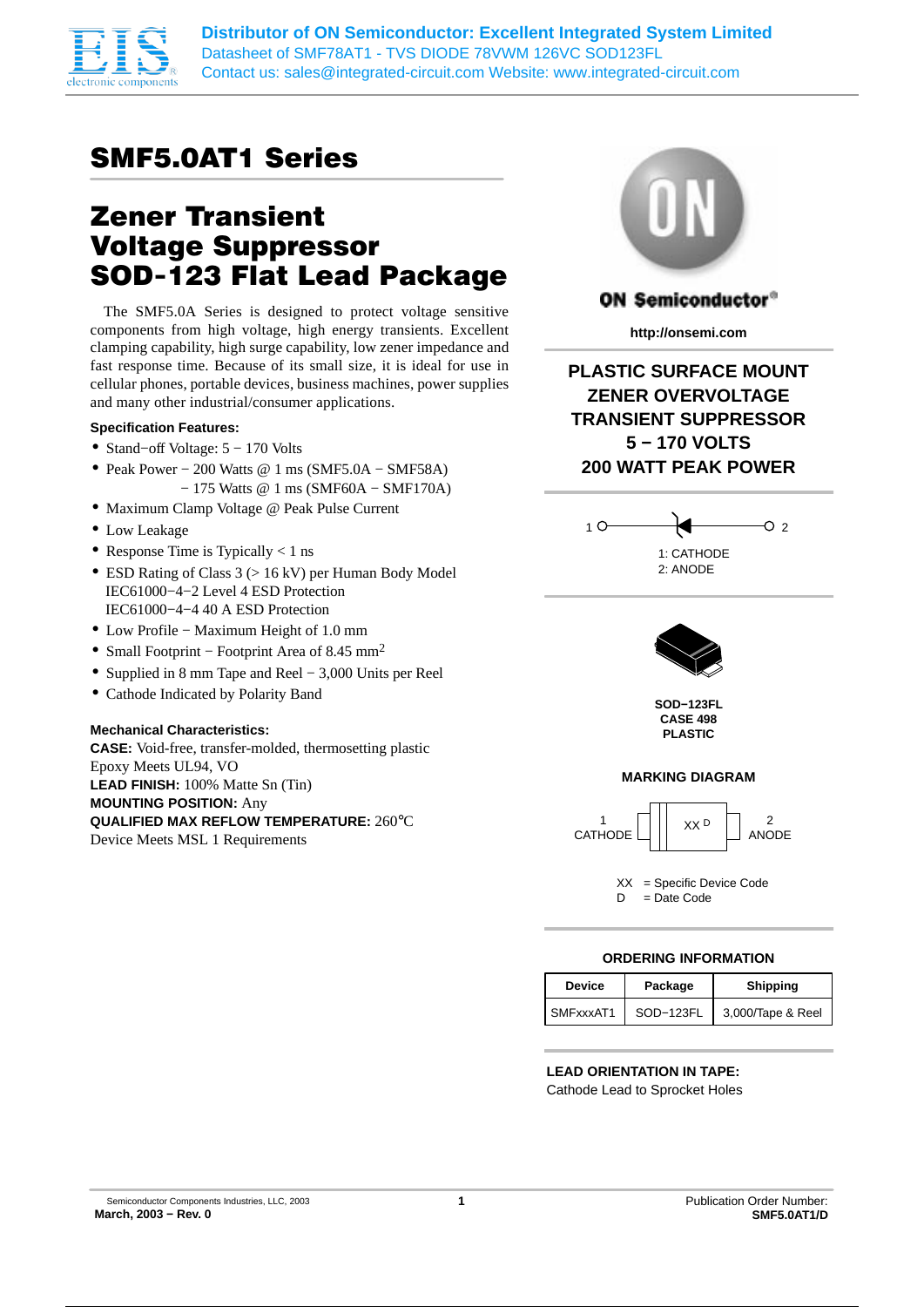

### **MAXIMUM RATINGS**

| Rating                                                                                                                                       | Symbol                                 | Value             | Unit                            |
|----------------------------------------------------------------------------------------------------------------------------------------------|----------------------------------------|-------------------|---------------------------------|
| Maximum $P_{DK}$ Dissipation (PW-10/1000 µs) (Note 1) SMF60A - SMF170A                                                                       | $P_{\rm pk}$                           | 175               | W                               |
| Maximum $P_{\text{pk}}$ Dissipation (PW-10/1000 µs) (Note 1) SMF5.0A - SMF58A                                                                | $P_{\text{pk}}$                        | 200               | W                               |
| Maximum P <sub>pk</sub> Dissipation @ T <sub>A</sub> = 25°C, (PW-8/20 $\mu$ s) (Note 2)                                                      | $P_{\sf pk}$                           | 1000              | W                               |
| DC Power Dissipation $\circledR$ T <sub>A</sub> = 25°C (Note 3)<br>Derate above 25°C<br>Thermal Resistance from Junction to Ambient (Note 3) | $P_D$<br>$R_{\theta,IA}$               | 385<br>4.0<br>325 | mW<br>$mW$ /°C<br>$\degree$ C/W |
| Thermal Resistance from Junction to Lead (Note 3)                                                                                            | $\mathsf{R}_{\theta\mathsf{Jcathode}}$ | 26                | °C/W                            |
| Operating and Storage Temperature Range                                                                                                      | $T_{\sf J}$ , $T_{\sf sta}$            | $-55$ to $+150$   | °C                              |

1. Non–repetitive current pulse at T<sub>A</sub> = 25°C, per waveform of Figure 2.

2. Non−repetitive current pulse at T<sub>A</sub> = 25°C, per waveform of Figure 3.<br>3. Mounted with recommended minimum pad size, DC board FR−4.

#### **ELECTRICAL CHARACTERISTICS** (T<sub>A</sub> = 25°C unless otherwise noted,  $V_F = 3.5$  V Max. @ I<sub>F</sub> (Note 4) = 12 A)

| Symbol           | Parameter                              |  |  |  |  |  |
|------------------|----------------------------------------|--|--|--|--|--|
| Ipp              | Maximum Reverse Peak Pulse Current     |  |  |  |  |  |
| V <sub>C</sub>   | Clamping Voltage @ I <sub>PP</sub>     |  |  |  |  |  |
| V <sub>RWM</sub> | Working Peak Reverse Voltage           |  |  |  |  |  |
| <sup>I</sup> R   | Maximum Reverse Leakage Current @ VRWM |  |  |  |  |  |
| $\rm V_{BR}$     | Breakdown Voltage @ I <sub>T</sub>     |  |  |  |  |  |
| Iτ               | <b>Test Current</b>                    |  |  |  |  |  |
| ΙF               | <b>Forward Current</b>                 |  |  |  |  |  |
| ٧F               | Forward Voltage $@$ I <sub>F</sub>     |  |  |  |  |  |

4. 1/2 sine wave (or equivalent square wave), PW = 8.3 ms, duty cycle = 4 pulses per minute maximum.

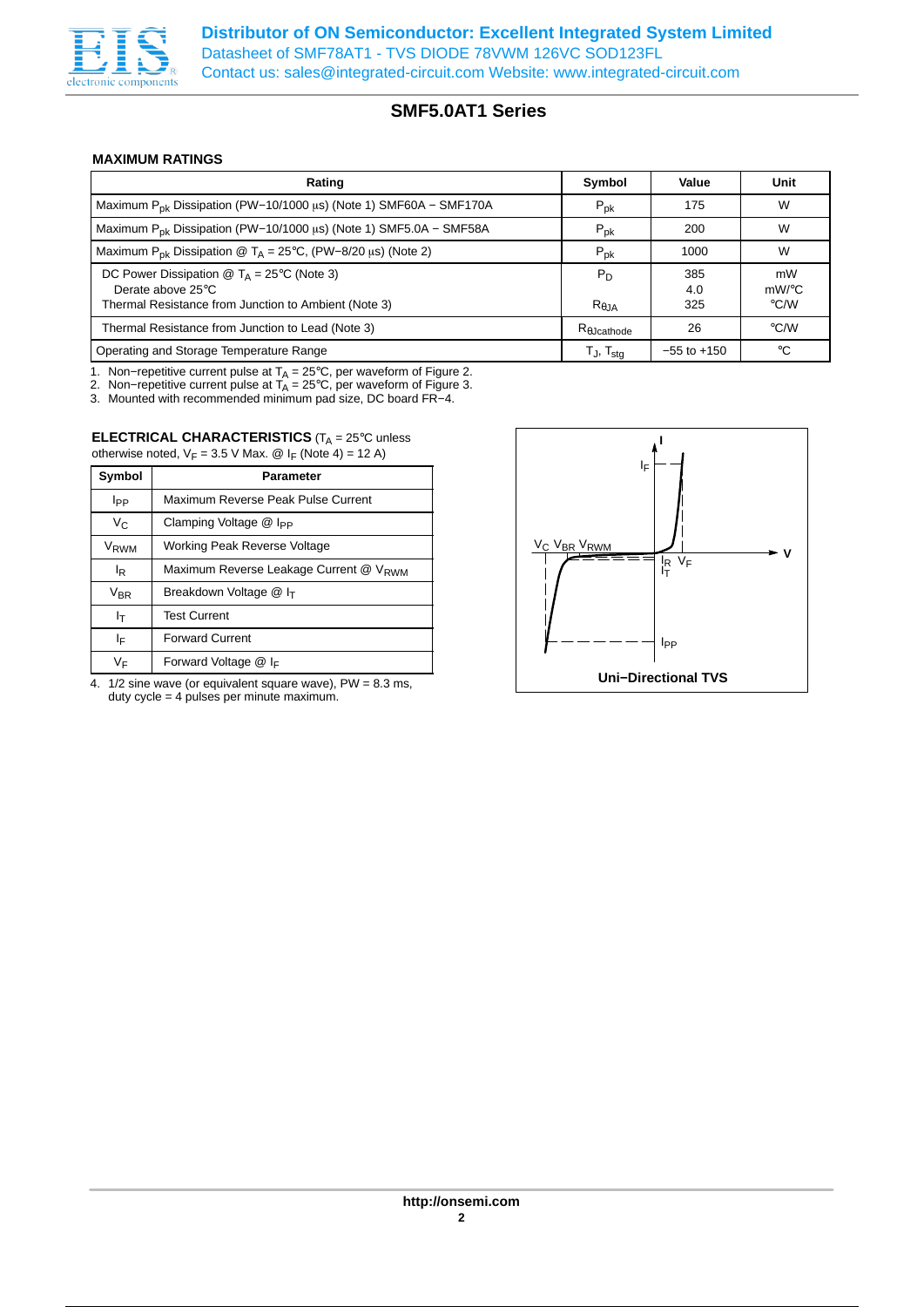

## **ELECTRICAL CHARACTERISTICS**  $(T_L = 30^{\circ}C$  unless otherwise noted,  $V_F = 1.25$  Volts @ 200 mA)

|                |                | $V_{RWM} (V)$    |      | $V_{BR} \n\circledcirc F_{T} (V)$ (Note 6) |                | I <sub>T</sub> | $I_R \otimes V_{RWM}$ | $V_{C(Max)}$ | $I_{PP(Max)}(A)$ |
|----------------|----------------|------------------|------|--------------------------------------------|----------------|----------------|-----------------------|--------------|------------------|
| <b>Device</b>  | <b>Marking</b> | (Note 5)         | Min  | <b>Nom</b>                                 | Max            | (mA)           | (μA)                  | (V)          | (Note 7)         |
| <b>SMF5.0A</b> | KE             | 5                | 6.4  | 6.7                                        | $\overline{7}$ | 10             | 400                   | 9.2          | 21.7             |
| SMF6.0A        | KG             | 6                | 6.67 | 7.02                                       | 7.37           | 10             | 400                   | 10.3         | 19.4             |
| SMF6.5A        | KK             | 6.5              | 7.22 | 7.6                                        | 7.98           | 10             | 250                   | 11.2         | 17.9             |
| <b>SMF7.0A</b> | <b>KM</b>      | $\overline{7}$   | 7.78 | 8.2                                        | 8.6            | 10             | 100                   | 12           | 16.7             |
| <b>SMF7.5A</b> | KP             | 7.5              | 8.33 | 8.77                                       | 9.21           | $\mathbf{1}$   | 50                    | 12.9         | 15.5             |
| <b>SMF8.0A</b> | KR             | 8                | 8.89 | 9.36                                       | 9.83           | 1              | 25                    | 13.6         | 14.7             |
| <b>SMF8.5A</b> | KT             | 8.5              | 9.44 | 9.92                                       | 10.4           | 1              | 10                    | 14.4         | 13.9             |
| <b>SMF9.0A</b> | KV             | $\boldsymbol{9}$ | 10   | 10.55                                      | 11.1           | 1              | 5                     | 15.4         | 13.0             |
| SMF10A         | KX             | 10               | 11.1 | 11.7                                       | 12.3           | 1              | 2.5                   | 17           | 11.8             |
| SMF11A         | KZ             | 11               | 12.2 | 12.85                                      | 13.5           | 1              | 2.5                   | 18.2         | 11.0             |
| SMF12A         | LE             | 12               | 13.3 | 14                                         | 14.7           | 1              | 2.5                   | 19.9         | 10.1             |
| SMF13A         | LG             | 13               | 14.4 | 15.15                                      | 15.9           | 1              | 1                     | 21.5         | 9.3              |
| SMF14A         | LK             | 14               | 15.6 | 16.4                                       | 17.2           | 1              | 1                     | 23.2         | 8.6              |
| SMF15A         | LM             | 15               | 16.7 | 17.6                                       | 18.5           | 1              | 1                     | 24.4         | 8.2              |
| SMF16A         | LP             | 16               | 17.8 | 18.75                                      | 19.7           | 1              | 1                     | 26           | 7.7              |
| SMF17A         | <b>LR</b>      | 17               | 18.9 | 19.9                                       | 20.9           | 1              | 1                     | 27.6         | 7.2              |
| SMF18A         | LT             | 18               | 20   | 21                                         | 22.1           | 1              | 1                     | 29.2         | 6.8              |
| SMF20A         | LV             | 20               | 22.2 | 23.35                                      | 24.5           | 1              | 1                     | 32.4         | 6.2              |
| SMF22A         | <b>LX</b>      | 22               | 24.4 | 25.6                                       | 26.9           | 1              | 1                     | 35.5         | 5.6              |
| SMF24A         | LZ             | 24               | 26.7 | 28.1                                       | 29.5           | 1              | 1                     | 38.9         | 5.1              |
| SMF26A         | ME             | 26               | 28.9 | 30.4                                       | 31.9           | 1              | 1                     | 42.1         | 4.8              |
| SMF28A         | MG             | 28               | 31.1 | 32.8                                       | 34.4           | 1              | 1                     | 45.4         | 4.4              |
| SMF30A         | МK             | 30               | 33.3 | 35.1                                       | 36.8           | 1              | 1                     | 48.4         | 4.1              |
| SMF33A         | МM             | 33               | 36.7 | 38.7                                       | 40.6           | 1              | 1                     | 53.3         | 3.8              |
| SMF36A         | MP             | 36               | 40   | 42.1                                       | 44.2           | 1              | 1                     | 58.1         | 3.4              |
| SMF40A         | ΜR             | 40               | 44.4 | 46.8                                       | 49.1           | 1              | 1                     | 64.5         | 3.1              |
| SMF43A         | МT             | 43               | 47.8 | 50.3                                       | 52.8           | 1              | 1                     | 69.4         | 2.9              |
| SMF45A         | MV             | 45               | 50   | 52.65                                      | 55.3           | 1              | 1                     | 72.7         | 2.8              |
| SMF48A         | МX             | 48               | 53.3 | 56.1                                       | 58.9           | 1              | 1                     | 77.4         | 2.6              |
| SMF51A         | ΜZ             | 51               | 56.7 | 59.7                                       | 62.7           | 1              | 1                     | 82.4         | 2.4              |
| SMF54A         | NE             | 54               | 60   | 63.15                                      | 66.3           | 1              | 1                     | 87.1         | 2.3              |
| SMF58A         | <b>NG</b>      | 58               | 64.4 | 67.8                                       | 71.2           | 1              | 1                     | 93.6         | 2.1              |
| SMF60A         | NΚ             | 60               | 66.7 | 70.2                                       | 73.7           | 1              | 1                     | 96.8         | 1.8              |
| SMF64A         | <b>NM</b>      | 64               | 71.1 | 74.85                                      | 78.6           | 1              | 1                     | 103          | 1.7              |
| SMF70A         | <b>NP</b>      | 70               | 77.8 | 81.9                                       | 86             | $\mathbf{1}$   | 1                     | 113          | $1.5\,$          |
| SMF75A         | NR.            | 75               | 83.3 | 87.7                                       | 92.1           | 1              | 1                     | 121          | 1.4              |
| SMF78A         | NT             | 78               | 86.7 | 91.25                                      | 95.8           | $\mathbf{1}$   | 1                     | 126          | 1.4              |
| SMF85A         | <b>NV</b>      | 85               | 94.4 | 99.2                                       | 104            | $\mathbf{1}$   | 1                     | 137          | 1.3              |
| SMF90A         | NX.            | 90               | 100  | 105.5                                      | 111            | $\mathbf{1}$   | 1                     | 146          | 1.2              |
| <b>SMF100A</b> | NZ             | 100              | 111  | 117                                        | 123            | $\mathbf{1}$   | 1                     | 162          | 1.1              |
| <b>SMF110A</b> | PE             | 110              | 122  | 128.5                                      | 135            | 1              | 1                     | 177          | 1.0              |
| <b>SMF120A</b> | PG             | 120              | 133  | 140                                        | 147            | 1              | 1                     | 193          | 0.9              |
| <b>SMF130A</b> | PK             | 130              | 144  | 151.5                                      | 159            | 1              | 1                     | 209          | 0.8              |
| <b>SMF150A</b> | PM             | 150              | 167  | 176                                        | 185            | 1              | 1                     | 243          | 0.7              |
| <b>SMF160A</b> | PP             | 160              | 178  | 187.5                                      | 197            | 1              | 1                     | 259          | 0.7              |
| SMF170A        | PR.            | 170              | 189  | 199                                        | 209            | 1              | 1                     | 275          | 0.6              |

5. A transient suppressor is normally selected according to the Working Peak Reverse Voltage (V<sub>RWM</sub>) which should be equal to or greater than the DC or continuous peak operating voltage level.

6. V<sub>BR</sub> measured at pulse test current I<sub>T</sub> at ambient temperature of 25°C.<br>7. Surge current waveform per Figure 2 and derate per Figure 3.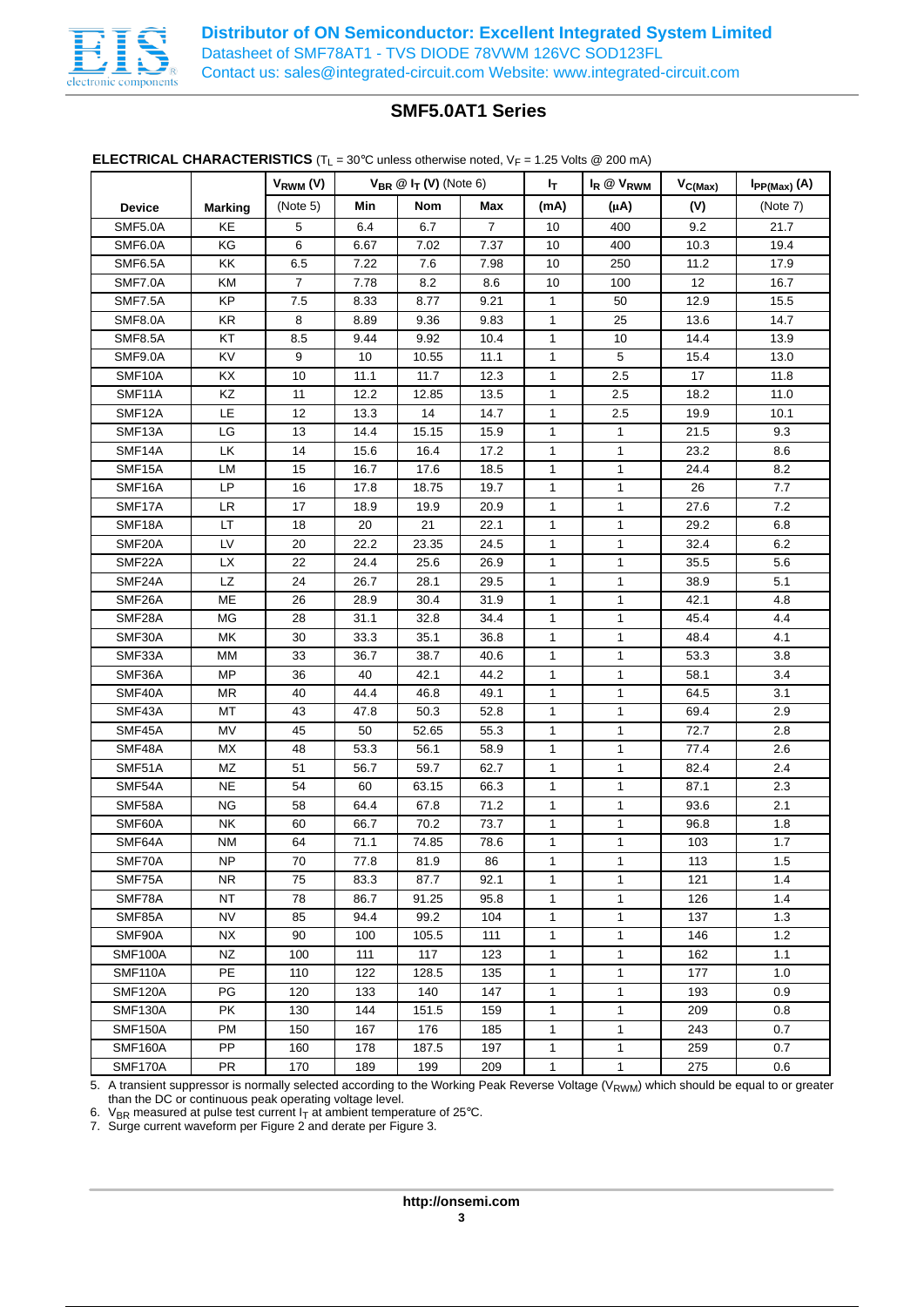

**Distributor of ON Semiconductor: Excellent Integrated System Limited** Datasheet of SMF78AT1 - TVS DIODE 78VWM 126VC SOD123FL Contact us: sales@integrated-circuit.com Website: www.integrated-circuit.com

# **SMF5.0AT1 Series**

# **TYPICAL PROTECTION CIRCUIT**



**Figure 3. 8 X 20 s Pulse Waveform**

**Figure 4. Pulse Derating Curve**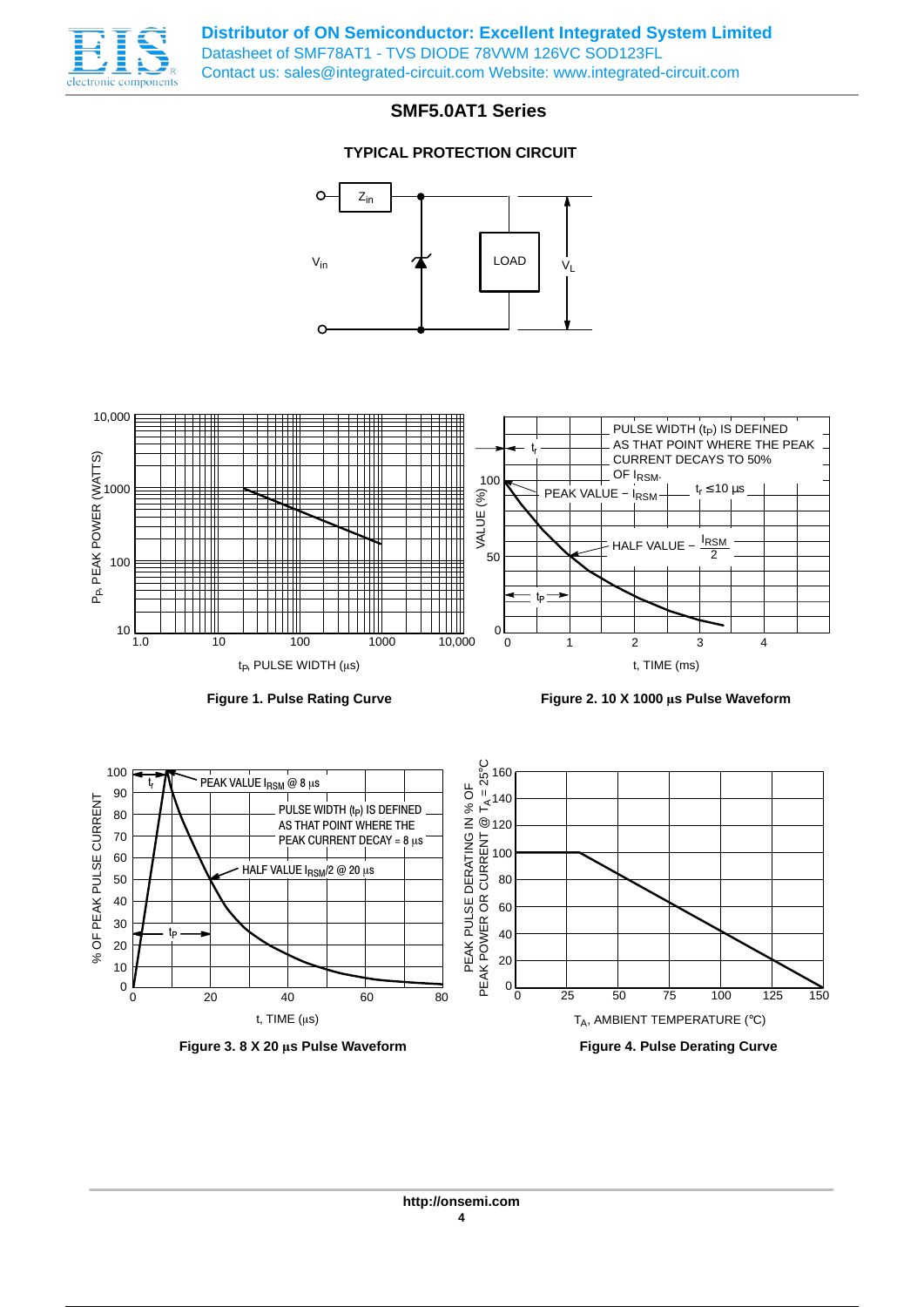

**Distributor of ON Semiconductor: Excellent Integrated System Limited** Datasheet of SMF78AT1 - TVS DIODE 78VWM 126VC SOD123FL Contact us: sales@integrated-circuit.com Website: www.integrated-circuit.com

# **SMF5.0AT1 Series**









**Reverse Voltage**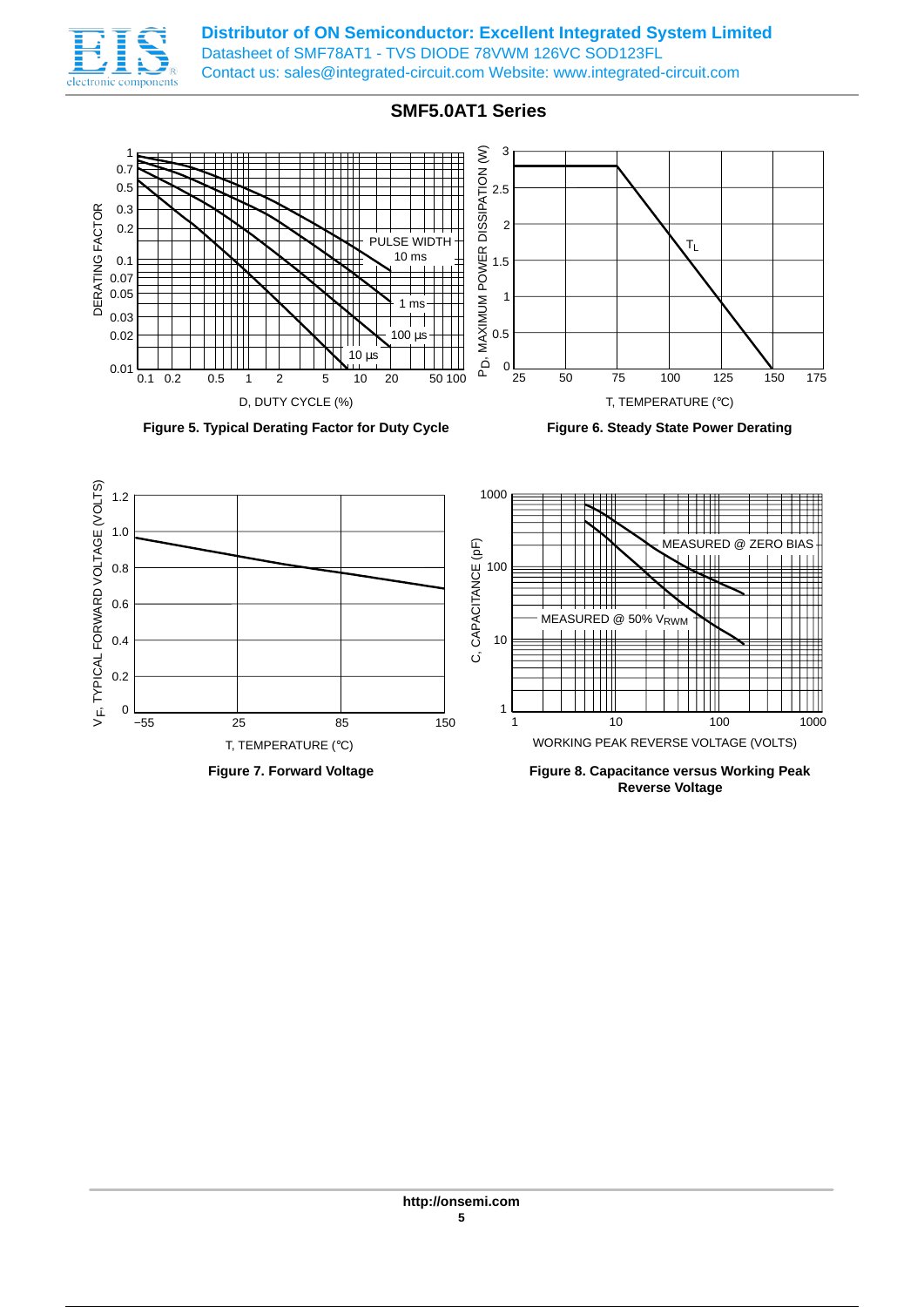

# **INFORMATION FOR USING THE SOD−123 FLAT LEAD SURFACE MOUNT PACKAGE**

## **MINIMUM RECOMMENDED FOOTPRINT FOR SURFACE MOUNTED APPLICATIONS**

Surface mount board layout is a critical portion of the total design. The footprint for the semiconductor packages must be the correct size to insure proper solder connection interface between the board and the package. With the correct pad geometry, the packages will self align when subjected to a solder reflow process.

### **RECOMMENDED FOOTPRINT FOR SOD−123FL**



### **POWERMITE POWER DISSIPATION**

The power dissipation of the SOD−123 Flat Lead is a function of the mounting pad size. This can vary from the minimum pad size for soldering to a pad size given for maximum power dissipation. Power dissipation for a surface mount device is determined by  $T_{J(max)}$ , the maximum rated junction temperature of the die,  $R_{\theta I}$ , the thermal resistance from the device junction to ambient, and the operating temperature,  $T_A$ . Using the values provided on the data sheet for the SOD−123 Flat Lead package,  $P_D$ can be calculated as follows:

$$
P_D = \frac{T_{J(max)} - T_A}{R_{\theta JA}}
$$

The values for the equation are found in the maximum ratings table on the data sheet. Substituting these values into the equation for an ambient temperature  $T_A$  of 25 $\degree$ C,

#### **SOLDERING PRECAUTIONS**

The melting temperature of solder is higher than the rated temperature of the device. When the entire device is heated to a high temperature, failure to complete soldering within a short time could result in device failure. Therefore, the following items should always be observed in order to minimize the thermal stress to which the devices are subjected.

- Always preheat the device.
- The delta temperature between the preheat and soldering should be 100°C or less.\*
- When preheating and soldering, the temperature of the leads and the case must not exceed the maximum temperature ratings as shown on the data sheet. When using infrared heating with the reflow soldering method, the difference shall be a maximum of 10°C.

one can calculate the power dissipation of the device which in this case is 385 milliwatts.

$$
P_D = \frac{150^{\circ}C - 25^{\circ}C}{325^{\circ}C/W} = 385 \text{ milliwatts}
$$

The 325°C/W for the SOD−123 Flat Lead package assumes the use of the recommended footprint on a glass epoxy printed circuit board to achieve a power dissipation of 385 milliwatts. There are other alternatives to achieving higher power dissipation from the SOD−123 Flat Lead package. Another alternative would be to use a ceramic substrate or an aluminum core board such as Thermal  $C$ lad $^{\circledR}$ . Using a board material such as Thermal Clad, an aluminum core board, the power dissipation can be doubled using the same footprint.

- The soldering temperature and time shall not exceed 260°C for more than 10 seconds.
- When shifting from preheating to soldering, the maximum temperature gradient shall be 5°C or less.
- After soldering has been completed, the device should be allowed to cool naturally for at least three minutes. Gradual cooling should be used as the use of forced cooling will increase the temperature gradient and result in latent failure due to mechanical stress.
- Mechanical stress or shock should not be applied during cooling.

\* Soldering a device without preheating can cause excessive thermal shock and stress which can result in damage to the device.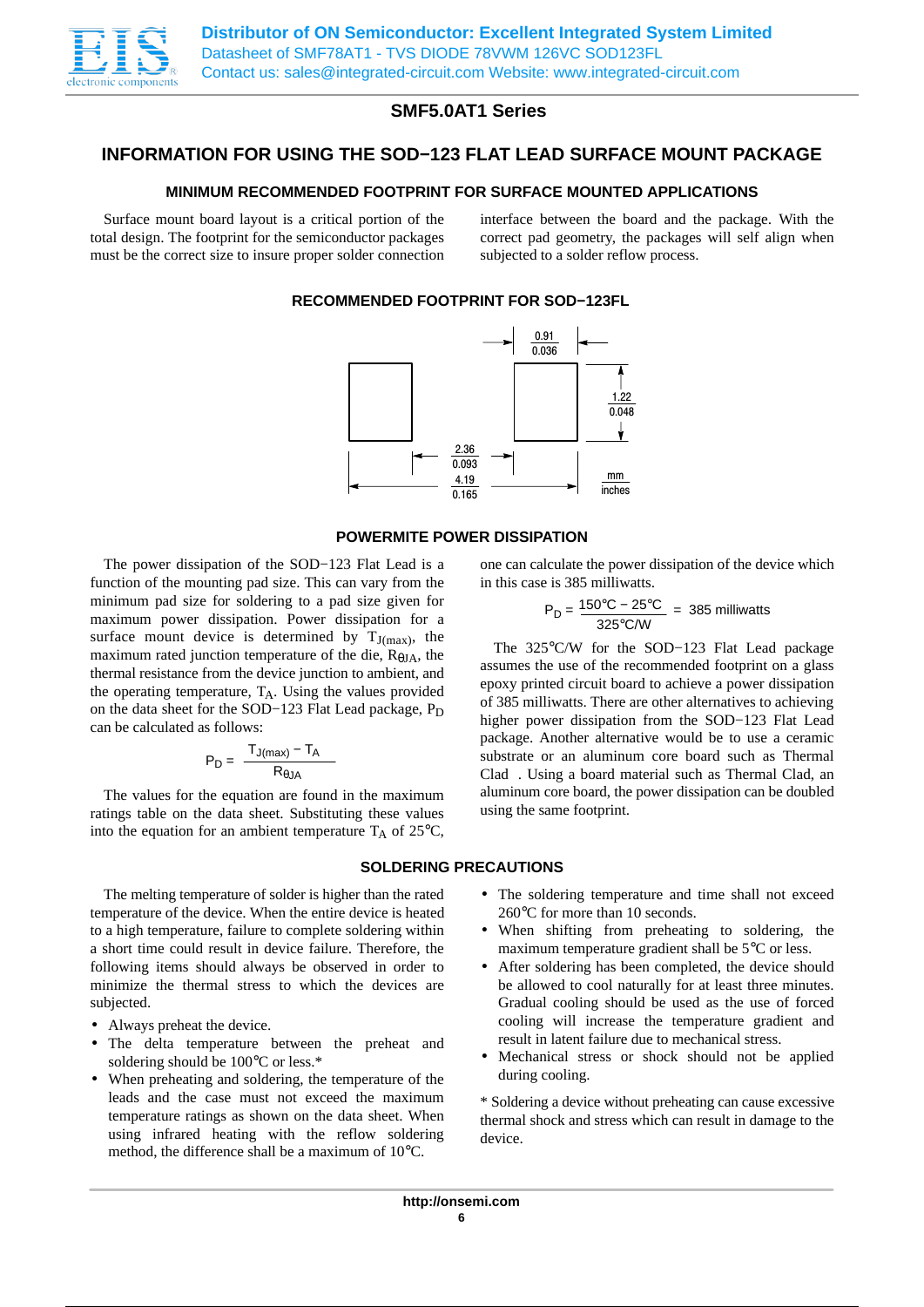

**OUTLINE DIMENSIONS**

# **Transient Voltage Suppressor − Surface Mounted**

# **200 Watt Peak Power**



**J**

- NOTES: 1. DIMENSIONING AND TOLERANCING PER ANSI Y14.5M, 1982.
- 2. CONTROLLING DIMENSION: MILLIMETER. 3. DIMENSIONS A AND B DO NOT INCLUDE MOLD
- FLASH. 4. DIMENSIONS D AND J ARE TO BE MEASURED ON FLAT SECTION OF THE LEAD: BETWEEN 0.10 AND 0.25 MM FROM THE LEAD TIP.

|            |             | <b>MILLIMETERS</b> | <b>INCHES</b> |             |  |
|------------|-------------|--------------------|---------------|-------------|--|
| <b>DIM</b> | <b>MIN</b>  | MAX                | <b>MIN</b>    | MAX         |  |
| A          | 1.50        | 1.80               | 0.059         | 0.071       |  |
| B          | 2.50        | 2.90               | 0.098         | 0.114       |  |
| C          | 0.90        | 1.00               | 0.035         | 0.039       |  |
| D          | 0.70        | 1.10               | 0.028         | 0.043       |  |
| Е          | 0.55        | 0.95               | 0.022         | 0.037       |  |
| н          | 0.00        | 0.10               | 0.000         | 0.004       |  |
| J          | 0.10        | 0.20               | 0.004         | 0.008       |  |
| K          | 3.40        | 3.80               | 0.134         | 0.150       |  |
|            | $0^{\circ}$ | $8^{\circ}$        | $\circ$<br>0  | $8^{\circ}$ |  |